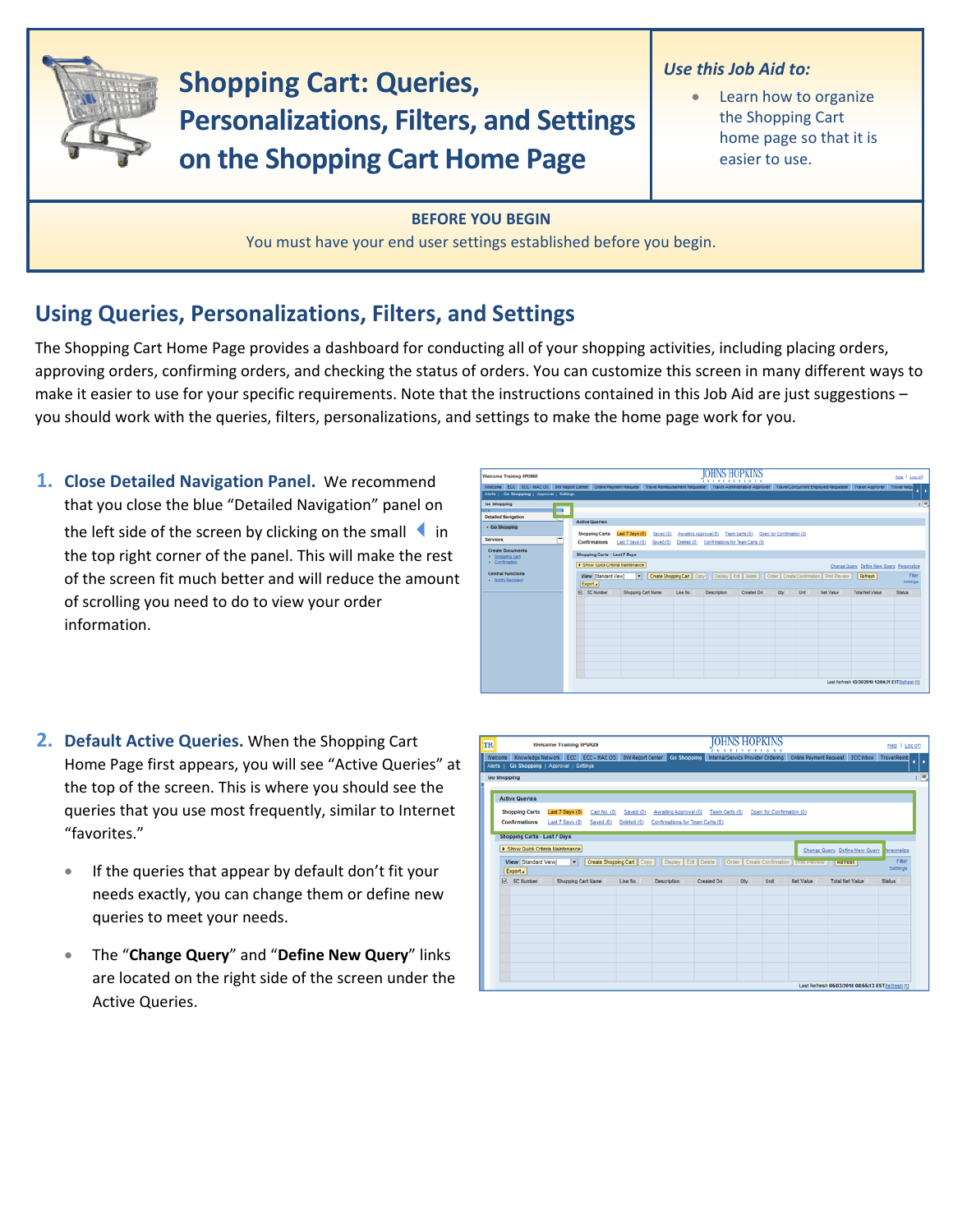- **3. Change Query.** If there is an existing query that is close to what you need, but needs minor adjustments, you may choose "Change Query" to adjust it. Note that yo cannot change the query name using the "Change Query" approach, so you should limit your changes to minor adjustments. To make significant changes that would require a name change, you should either define new query or use "Personalizations" to change the query name when you have finished making your adjustments.
	- Start by clicking the "**Change Query**" link while you are displaying the query that you would like to adjust (you can see which query is active because it is highlighted in orange). In this case, we are changing the "Last 7 Days" query.
	- The "Change Query" screen will appear and you can change the parameters to whatever you like. For example, you may wish to exclude

| ose                   | TR<br><b>Welcome Training UPUR29</b>                                                                                                                                                                   |                    |                                                                                                                      |                                                                | <b>HOPKINS</b>           |                  |                                           | Help   Log off         |
|-----------------------|--------------------------------------------------------------------------------------------------------------------------------------------------------------------------------------------------------|--------------------|----------------------------------------------------------------------------------------------------------------------|----------------------------------------------------------------|--------------------------|------------------|-------------------------------------------|------------------------|
|                       | Welcome Knowledge Network ECC ECC - MAC OS BW Report Center Co Shopping Internal Service Provider Ordering Online Payment Request ECC Inbox Travel Reimb<br>Alerts   Go Shopping   Approval   Settings |                    |                                                                                                                      |                                                                |                          |                  |                                           |                        |
|                       | <b>Go Shopping</b>                                                                                                                                                                                     |                    |                                                                                                                      |                                                                |                          |                  |                                           | $\Box$                 |
|                       |                                                                                                                                                                                                        |                    |                                                                                                                      |                                                                |                          |                  |                                           |                        |
| ١u                    | <b>Active Queries</b>                                                                                                                                                                                  |                    |                                                                                                                      |                                                                |                          |                  |                                           |                        |
|                       | <b>Shopping Carts</b><br>Last 7 Days (0)<br><b>Confirmations</b>                                                                                                                                       | Cart No. (0)       | Saved (0)<br>Last 7 Days (0) Saved (0) Deleted (0) Confirmations for Team Carts (0)                                  | Awaiting Approval (0) Team Carts (0) Open for Confirmation (0) |                          |                  |                                           |                        |
|                       | Shopping Carts - Last 7 Days                                                                                                                                                                           |                    |                                                                                                                      |                                                                |                          |                  |                                           |                        |
|                       | F Show Quick Criteria Maintenance                                                                                                                                                                      |                    |                                                                                                                      |                                                                |                          |                  | Change Query D fine New Query Personalize |                        |
|                       | View [Standard View]<br>Export a                                                                                                                                                                       |                    | Create Shopping Cart   Copy     Display   Edt   Delete     Order   Create Confirmation   Prest Preview       Refresh |                                                                |                          |                  |                                           | Fiter<br>Settings      |
| າe a                  | <b>B.</b> SC Number                                                                                                                                                                                    | Shopping Cart Name | Line No.<br>Description                                                                                              | Created On                                                     | Unit<br><b>Oby</b>       | <b>Net Value</b> | <b>Total Net Value</b>                    | <b>Status</b>          |
|                       |                                                                                                                                                                                                        |                    |                                                                                                                      |                                                                |                          |                  |                                           |                        |
|                       | Change Query 'Last 7 Days' (Object Type: Shopping Cart)                                                                                                                                                |                    |                                                                                                                      |                                                                |                          |                  |                                           |                        |
|                       |                                                                                                                                                                                                        |                    |                                                                                                                      |                                                                |                          |                  |                                           |                        |
|                       | Shopping Cart Number:                                                                                                                                                                                  | ♦                  |                                                                                                                      |                                                                | To                       |                  | $\Rightarrow$                             |                        |
|                       | <b>Shopping Cart Name:</b>                                                                                                                                                                             | ♦                  |                                                                                                                      |                                                                |                          |                  |                                           |                        |
| Item Description:     |                                                                                                                                                                                                        | ◇                  |                                                                                                                      |                                                                |                          |                  |                                           |                        |
| Time frame:           |                                                                                                                                                                                                        | <b>Last 7 Days</b> | $\overline{\phantom{0}}$                                                                                             |                                                                |                          |                  |                                           | 08:55:13 ESTRefresh P3 |
| <b>Creation Date:</b> |                                                                                                                                                                                                        | ◇                  | 匝                                                                                                                    |                                                                | To                       | ■ ●              |                                           |                        |
| Status:               |                                                                                                                                                                                                        |                    |                                                                                                                      |                                                                | $\overline{\phantom{a}}$ |                  |                                           |                        |
| Role:                 |                                                                                                                                                                                                        |                    | $\blacktriangledown$                                                                                                 |                                                                |                          |                  |                                           |                        |
| PO Number:            |                                                                                                                                                                                                        | ♦                  |                                                                                                                      |                                                                |                          |                  |                                           |                        |
|                       | Product Category:                                                                                                                                                                                      | ♦                  | <b>F</b>                                                                                                             |                                                                |                          |                  |                                           |                        |
|                       | Including Completed Shopping Carts:                                                                                                                                                                    | ⊽                  |                                                                                                                      |                                                                |                          |                  |                                           |                        |
|                       | Show Only My Team Carts:                                                                                                                                                                               |                    |                                                                                                                      |                                                                |                          |                  |                                           |                        |
|                       | Item Process Type:                                                                                                                                                                                     | ♦                  | O                                                                                                                    |                                                                |                          |                  |                                           |                        |
|                       | Configurable Item Number:                                                                                                                                                                              | ♦                  |                                                                                                                      |                                                                |                          |                  |                                           |                        |
|                       | Preview   Criteria Personalization                                                                                                                                                                     |                    |                                                                                                                      |                                                                |                          |                  |                                           |                        |
| Apply                 | Cancel                                                                                                                                                                                                 |                    |                                                                                                                      |                                                                |                          |                  |                                           |                        |

"Completed Shopping Carts" from the "Last 7 Days" query to make your list shorter.

- You may click on the "**Preview**" button to show the query running on your own data.
- When you are satisfied with the results, click "**Apply**" to change the query with your new selections.
- **4. Define New Query.** If you would like a new query to appear at the top of your screen (i.e., "Last 30 Days")  $y_1$ can do so by defining a new query.
	- Start by clicking the "**Define New Query**" link.
	- There are 3 steps to defining a new query (as show at the top of the "Define New Query" dialog box). The first step is setting up object type.
	- In the "**Select Object Type**" dropdown menu, select the object type that best matches your query. In this case, we'll choose "Shopping Cart" to create a new shopping cart query.

| <b>TR</b> | Welcome Training UPUR29                                                                                   |                               |                                                                                                         |                                                           |                |     |                           |             |                              |                      |
|-----------|-----------------------------------------------------------------------------------------------------------|-------------------------------|---------------------------------------------------------------------------------------------------------|-----------------------------------------------------------|----------------|-----|---------------------------|-------------|------------------------------|----------------------|
|           | Welcome Knowledge Network ECC ECC - MAC OS BW Report Center<br>Alerts   Go Shopping   Approval   Settings |                               |                                                                                                         | <b>Go Shopping</b>                                        |                |     |                           |             |                              | ¢                    |
| ou        | <b>Go Shopping</b>                                                                                        |                               |                                                                                                         |                                                           |                |     |                           |             |                              |                      |
|           | <b>Active Queries</b>                                                                                     |                               |                                                                                                         |                                                           |                |     |                           |             |                              |                      |
|           | <b>Shopping Carts</b><br>Last 7 Days (0)<br>Confirmations<br>Last 7 Days (0)                              | Cart No. (0)<br>Saved (0)     | Saved (0)<br>Deleted (0)                                                                                | Awaiting Approval (0)<br>Confirmations for Team Carts (0) | Team Carts (0) |     | Open for Confirmation (0) |             |                              |                      |
|           | Shopping Carts - Last 7 Days                                                                              |                               |                                                                                                         |                                                           |                |     |                           |             |                              |                      |
|           | F Show Quick Criteria Maintenance                                                                         |                               |                                                                                                         |                                                           |                |     |                           | Change Quer | Define New Query Personalize |                      |
|           | View [Standard View]<br>≖<br>Export a                                                                     |                               | Create Shopping Cart   Copy     Display   Edit   Delete     Order   Create Confirmation   Print Preview |                                                           |                |     |                           |             | <b>INCHESOT</b>              | Filter<br>Settings   |
|           | R. SC Number                                                                                              | Shopping Cart Name            | Line No.                                                                                                | Description                                               | Created On     | Oly | Unit                      | Net Value   | <b>Total Net Value</b>       | <b>Status</b>        |
|           | <b>Define New Query</b>                                                                                   |                               |                                                                                                         |                                                           |                |     |                           |             |                              |                      |
|           | 1<br><b>Select Object Type</b>                                                                            | 2<br><b>Maintain Criteria</b> |                                                                                                         | 3<br>Finish                                               |                |     |                           |             |                              |                      |
|           |                                                                                                           |                               |                                                                                                         |                                                           |                |     |                           |             |                              | fresh <sub>[5]</sub> |
|           | Select Object Type:                                                                                       |                               | Shopping Cart                                                                                           |                                                           | ▼              |     |                           |             |                              |                      |
|           | Select an existing query as a template: Last 7 Days                                                       |                               |                                                                                                         |                                                           | ▼              |     |                           |             |                              |                      |
| Previous  | Next<br>Cancel                                                                                            |                               |                                                                                                         |                                                           |                |     |                           |             |                              |                      |

- If you would like to base your new query on an existing query, select one from the dropdown menu labeled "**Select an existing query as a template**." In this case, we are basing the new query on the existing "Last 7 Days" query.
- Click "**Next**" to continue.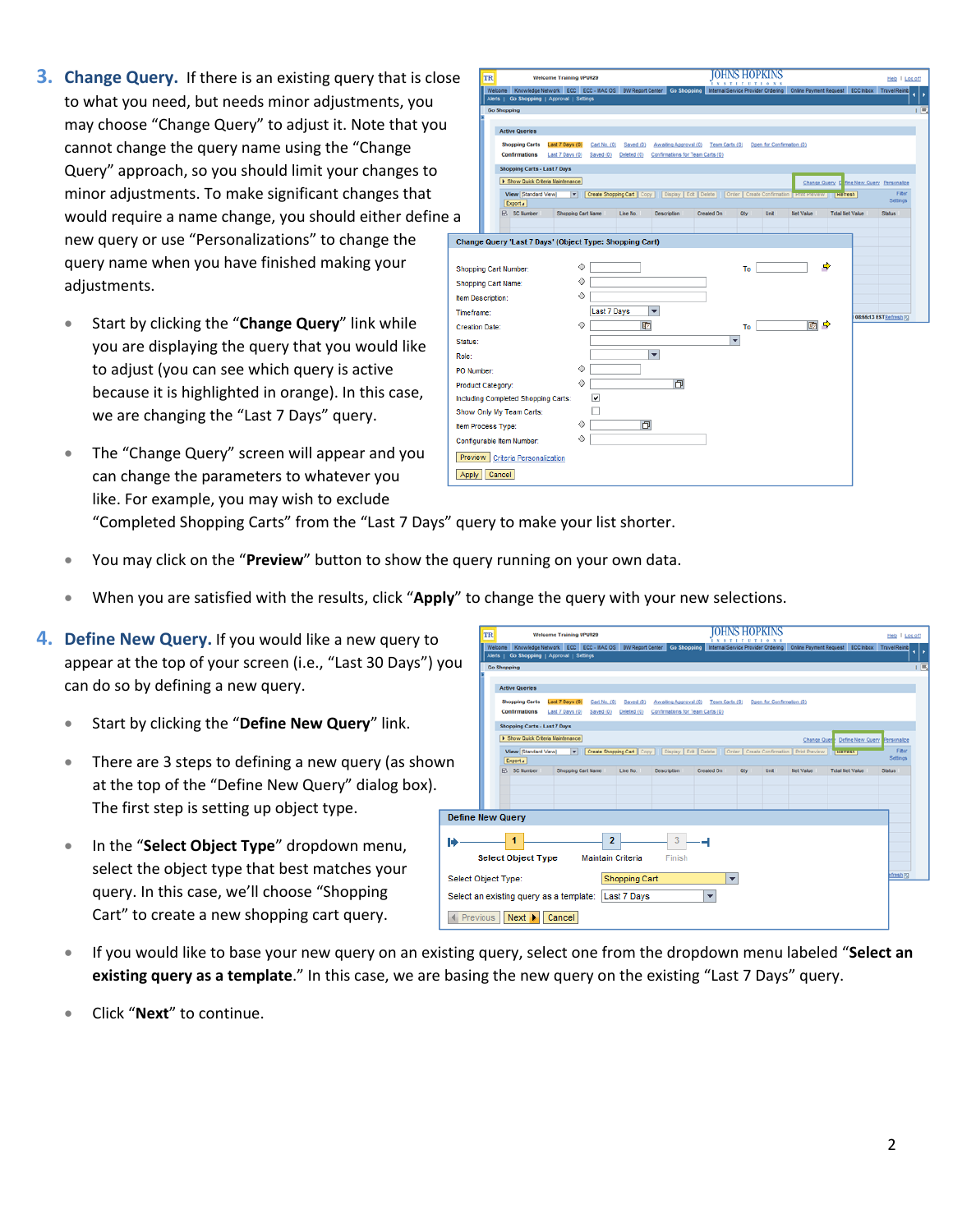- **5. Define New Query – Step #2.** In the next step you will assign the criteria to your new shopping cart.
	- In this case, we'll change the timeframe to "Last 30 Days" by clicking in the "**Timeframe**" field and selecting "Last 30 Days" from the dropdown list. Enter any other criteria you wish to include on this screen.
	- When you have finished entering the query criteria, click "**Next**" to continue.
- **6. Define New Query – Step #3.** In the final step you will name and save your new query.
	- Enter the new name in the "**Enter Query Description**" field. In this case, we'll name the new query "Last 30 Days."

| <b>Define New Query</b>                                                                             |                                                                             |                     |
|-----------------------------------------------------------------------------------------------------|-----------------------------------------------------------------------------|---------------------|
| 1<br>н<br>Select Object Type                                                                        | 3 <sup>7</sup><br>$\overline{2}$<br>پ<br><b>Maintain Criteria</b><br>Finish |                     |
| Shopping Cart Number:                                                                               | ♦                                                                           | $\Rightarrow$<br>To |
| Shopping Cart Name:                                                                                 | ♦                                                                           |                     |
| Item Description:                                                                                   | ♦                                                                           |                     |
| Timeframe:                                                                                          | Last 30 Days<br>$\overline{\phantom{0}}$                                    |                     |
| <b>Creation Date:</b>                                                                               | $\boxed{5}$<br>♦                                                            | 响 ♪<br>To:          |
| Status:                                                                                             |                                                                             | ٠                   |
| Role:                                                                                               | ٠                                                                           |                     |
| PO Number:                                                                                          | ♦                                                                           |                     |
| Product Category:                                                                                   | h<br>♦                                                                      |                     |
| Including Completed Shopping Carts:                                                                 | ▽                                                                           |                     |
| Show Only My Team Carts:                                                                            |                                                                             |                     |
| Item Process Type:                                                                                  | O<br>♦                                                                      |                     |
| Configurable Item Number:                                                                           | ◇                                                                           |                     |
| Preview  <br><b>Criteria Personalization</b><br>$Next$ $\rightarrow$<br><b>4</b> Previous<br>Cancel |                                                                             |                     |

| <b>Define New Query</b>     |                                            |                                          |
|-----------------------------|--------------------------------------------|------------------------------------------|
| Select Object Type          | $\overline{ }$<br><b>Maintain Criteria</b> | $\overline{\mathbf{3}}$<br><b>Finish</b> |
| Enter Query Description: *  | Last 30 Days                               |                                          |
| Activate Query:             | $\overline{\mathbf{v}}$                    |                                          |
| Select Category:            | <b>Shopping Carts</b>                      | Create New Category<br>÷                 |
| Finish<br><b>4</b> Previous | Cancel                                     |                                          |

- To make the new query available from your Shopping Cart Home Page, click the checkbox next to "**Activate Query**."
- Select the appropriate category for the new query from the dropdown list next to "**Select Category**." In this case, we've chosen "Shopping Carts." If you want to set up a new category, you can do so by clicking on the "Create New Category" button.
- When you have finished naming the query, click "**Finish**" to continue.
- **7. Define New Query – Finished.** You will return to the Shopping Cart Home Page and your new query will appear in the list of "Active Queries" at the top of the screen. You can now start using the new query.

|                                   | <b>Welcome Training UPUR29</b>                                                                                                                                                                                             |              |                                  | $\sim$                                     |         |                     | $\mathbf{x}$              |                        | Help   Log.off                            |  |
|-----------------------------------|----------------------------------------------------------------------------------------------------------------------------------------------------------------------------------------------------------------------------|--------------|----------------------------------|--------------------------------------------|---------|---------------------|---------------------------|------------------------|-------------------------------------------|--|
| Alerta I                          | Welcome Knowledge Network ECC ECC - MAC OS BW Report Center Co Shopping Internal Service Provider Ordering Online Payment Request ECC Inbox Travel Reimbursement Requester Travel Adm<br>Go Shopping   Approval   Settings |              |                                  |                                            |         |                     |                           |                        |                                           |  |
| Go Shopping                       |                                                                                                                                                                                                                            |              |                                  |                                            |         |                     |                           |                        |                                           |  |
|                                   |                                                                                                                                                                                                                            |              |                                  |                                            |         |                     |                           |                        |                                           |  |
| <b>Active Queries</b>             |                                                                                                                                                                                                                            |              |                                  |                                            |         |                     |                           |                        |                                           |  |
| <b>Shopping Carts</b>             | Last 30 Days (11)<br>Last 7 Days (0)                                                                                                                                                                                       | Cart No. (0) | Saved (0)                        | Amating Approval (9)<br>Team Carts (9)     |         |                     | Open for Confirmation (0) |                        |                                           |  |
| Confirmations                     | red(0)                                                                                                                                                                                                                     | Deleted (0)  | Confirmations for Team Carts (0) |                                            |         |                     |                           |                        |                                           |  |
|                                   |                                                                                                                                                                                                                            |              |                                  |                                            |         |                     |                           |                        |                                           |  |
| Shopping Carts - Last 30 Days     |                                                                                                                                                                                                                            |              |                                  |                                            |         |                     |                           |                        |                                           |  |
| > Show Quick Criteria Maintenance |                                                                                                                                                                                                                            |              |                                  |                                            |         |                     |                           |                        | Change Query Define New Query Personalize |  |
| View [Standard View]              | $\blacksquare$                                                                                                                                                                                                             |              |                                  |                                            |         | stion Print Preview | Refresh Export .          |                        | <b>Fiter Settings</b>                     |  |
| <b>SC Number</b>                  | Sheeping Ca                                                                                                                                                                                                                |              |                                  |                                            |         | Unit                | <b>Net Value</b>          | <b>Total Net Value</b> | <b>Status</b>                             |  |
| 1001077605                        | <b>ANMAL RES</b>                                                                                                                                                                                                           |              | Last 30 Days (11)                |                                            | 25      | EA                  | 2.475.00                  | 2,475.00               | Amating Approval                          |  |
| 1001077604                        | <b>ANMAL RES</b>                                                                                                                                                                                                           |              |                                  |                                            | 25      | EA                  | 625.00                    | 625.00                 | Amating Approval                          |  |
| 1001077600                        | UPUR29 04/2                                                                                                                                                                                                                |              |                                  |                                            |         | EA                  | 1.00                      | 1.00                   | <b>Egliow.on Document Created</b>         |  |
|                                   |                                                                                                                                                                                                                            |              |                                  |                                            |         |                     |                           |                        |                                           |  |
|                                   |                                                                                                                                                                                                                            |              |                                  |                                            |         |                     |                           |                        |                                           |  |
| 1001077570                        | ANMAL RESOURCES 4/21/10                                                                                                                                                                                                    | ٠            | CE-1 MCE                         | 04/21/2010 15:16:52                        |         | $25$ EA             | 75.00                     | 75.00                  | Saved                                     |  |
| 1001077577                        | ANMAL RESOURCES 4/21/10                                                                                                                                                                                                    | ٠            | <b>GOLDEN HAMSTER</b>            | 04/21/2010 15:06:26                        | $^{56}$ | <b>EA</b>           | 3.456.00                  | 3,456.00               | Saved                                     |  |
| 1001077576                        | ANMAL RESOURCES 4/21/10                                                                                                                                                                                                    | ٠            | BALB/C                           | 04/21/2010 15:00:46                        | 50      | EA                  | 50.00                     | 50.00                  | Stretd                                    |  |
| 1001077575                        | ANMAL RESOURCES 04/21/10                                                                                                                                                                                                   | ٠            | HARTLEY QUINEA PO                | 04/21/2010 14:54:38                        | $^{56}$ | FA                  | 1.800.00                  | 1,800.00               | Saved                                     |  |
| 1001077574                        | ANMAL RESOURCES 04/21/10                                                                                                                                                                                                   | ٠            | <b>CS7RLAU</b>                   | 04/21/2010 14:44:12                        |         | 26 FA               | 50.00                     | 50.00                  | Saved                                     |  |
| 1001077573<br>1001077572          | ANMAL RESOURCES 04/21/2010<br>ANMAL RESOURCES 04/28/2010 1                                                                                                                                                                 |              | SPRAQUE DAWLEY<br>SPRAQUE DAWLEY | 04/21/2010 14:33:48<br>04/21/2010 14:28:02 |         | 10 EA<br>1 EA       | 40.00<br>1.00             | 40.00<br>1.00          | Awaiting Approval<br>Streed               |  |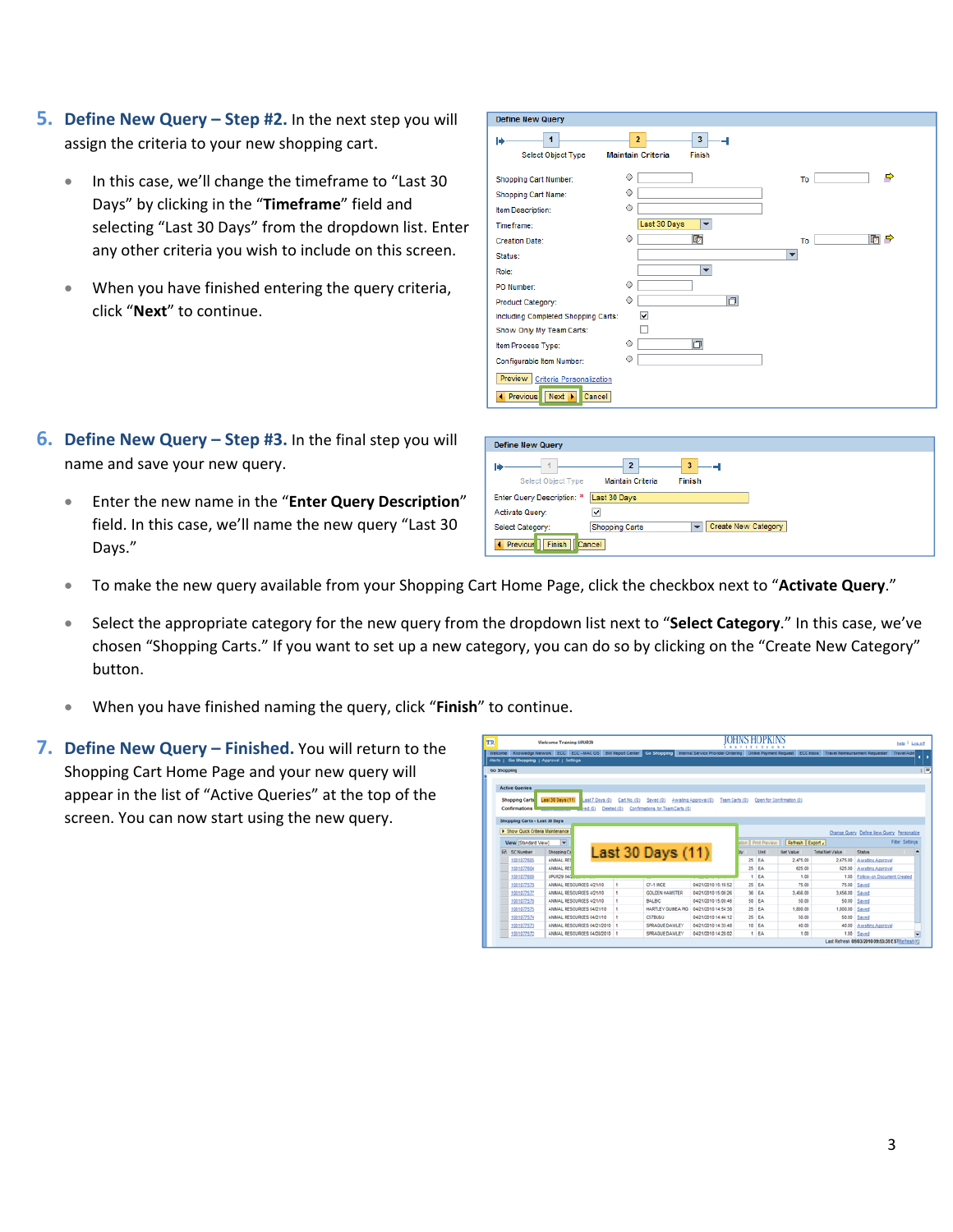- **8. Personalizations.** "Personalizations" allow you to adjust the home page to your specific requirements. There are two tabs: Personalize View and Layout.
	- **•** "Personalize View" allows you to delete and rena queries, add and remove queries from your "Active Query" list (queries that are shown on the home page), and adjust the order of the queries show in the Active Queries list.
	- For example, now that we have a new "Last 30 Days" query, we may want to delete the "Last 7 Days" query. Personalizations allow you to do so.
	- To select a query to adjust in any way, click on the gray box to the left of the query name, and then select the action to apply.
- **9. Personalizations.** The "Layout" tab allows you to change the way the Active Queries are shown on the Shopping Cart Home Page. The default view is the "Link Matrix" – a row of links as shown to the right.
	- You may choose "Tabstrip" to change the layout to row of tabs similar to what you might see in Internet Explorer. A sample of this layout is shown below.
	- To change the layout, just click on your selection and then select "**Apply**."

|     | TR                                             | <b>Welcome Training UPUR29</b> |                           |                                  |                     |                                                                                                                                                          |                              | Help   Log off          |
|-----|------------------------------------------------|--------------------------------|---------------------------|----------------------------------|---------------------|----------------------------------------------------------------------------------------------------------------------------------------------------------|------------------------------|-------------------------|
|     | Alerts   Go Shopping   Approval   Settings     |                                |                           |                                  |                     | Welcome Knowledge Network ECC ECC - MAC OS BW Report Center Go Shopping Internal Service Provider Ordering Online Payment Request ECC Inbox Travel Reimb |                              |                         |
|     | <b>Go Shopping</b>                             |                                |                           |                                  |                     |                                                                                                                                                          |                              |                         |
|     | <b>Active Queries</b><br><b>Shopping Carts</b> | Last 7 Days (0)                | Cart No. (0)<br>Saved (0) |                                  |                     | Awaiting Approval (0) Team Carts (0) Open for Confirmation (0)                                                                                           |                              |                         |
|     | Confirmations                                  | Last 7 Days (0)                | Saved (0)<br>Deleted (0)  | Confirmations for Team Carts (0) |                     |                                                                                                                                                          |                              |                         |
| ame | Shopping Carts - Last 7 Days                   |                                |                           |                                  |                     |                                                                                                                                                          |                              |                         |
|     | F Show Quick Criteria Maintenance              |                                |                           |                                  |                     |                                                                                                                                                          | Change Query Define New Quer | Personalize             |
|     | View [Standard View]                           | $\mathbf{r}$                   |                           |                                  |                     | Create Shopping Cart   Copy     Display   Edit   Delete     Order   Create Confirmation   Print Preview     Refresh                                      |                              | <b>FREE</b><br>Settings |
|     | Personalization                                |                                |                           |                                  |                     |                                                                                                                                                          |                              |                         |
|     |                                                |                                |                           |                                  |                     |                                                                                                                                                          |                              |                         |
|     |                                                |                                |                           |                                  |                     |                                                                                                                                                          |                              |                         |
|     | Personalize View                               | Layout                         |                           |                                  |                     |                                                                                                                                                          |                              |                         |
|     |                                                |                                |                           |                                  |                     |                                                                                                                                                          |                              |                         |
|     | <b>Available Queries</b>                       |                                |                           | <b>Active Queries</b>            |                     |                                                                                                                                                          |                              |                         |
|     | Delete Query   Rename Query                    |                                |                           | Rename                           | <b>Add Category</b> | Remove Category                                                                                                                                          |                              |                         |
|     | <b>Description</b>                             | ◚                              |                           |                                  | Category/Query      | Set Default Query                                                                                                                                        |                              |                         |
|     | <b>Awaiting Approval</b>                       |                                | Add<br>٠                  |                                  | ▼ Shopping Carts    |                                                                                                                                                          |                              |                         |
|     | Last 7 Days                                    |                                | Add All<br>×              |                                  | - Last 30 Days      | ∩                                                                                                                                                        | $\triangle$ Up               |                         |
|     | PO No.                                         |                                | <b>4</b> Remove           |                                  | - Last 7 Days       | Ö                                                                                                                                                        | $\blacktriangledown$ Down    | esh <sub>[2]</sub>      |
|     | Confirmations pending                          |                                | <b>4</b> Remove All       |                                  | - Cart No.          | O                                                                                                                                                        |                              |                         |
|     | Last 7 Days                                    |                                |                           | - Saved                          |                     | Õ                                                                                                                                                        |                              |                         |
|     | <b>Public Templates</b>                        |                                |                           |                                  | - Awaiting Approval | O                                                                                                                                                        |                              |                         |

| TR                     |                                            | <b>Welcome Training UPUR29</b>     |                           |                          |                                                                                                         | $\mathbf{x}$             | <b>IOHNS HOPKINS</b><br>$1-0$ |                  |                                                                                                                                                          | Help   Log off            |  |  |
|------------------------|--------------------------------------------|------------------------------------|---------------------------|--------------------------|---------------------------------------------------------------------------------------------------------|--------------------------|-------------------------------|------------------|----------------------------------------------------------------------------------------------------------------------------------------------------------|---------------------------|--|--|
|                        | Alerts   Go Shopping   Approval   Settings |                                    |                           |                          |                                                                                                         |                          |                               |                  | Welcome Knowledge Network ECC ECC - MAC OS BW Report Center Go Shopping Internal Service Provider Ordering Online Payment Request ECC Inbox Travel Reimb |                           |  |  |
|                        | <b>Go Shopping</b>                         |                                    |                           |                          |                                                                                                         |                          |                               |                  |                                                                                                                                                          |                           |  |  |
|                        | <b>Active Queries</b>                      |                                    |                           |                          |                                                                                                         |                          |                               |                  |                                                                                                                                                          |                           |  |  |
|                        | <b>Shopping Carts</b><br>Confirmations     | Last 7 Days (0)<br>Last 7 Days (0) | Cart No. (0)<br>Saved (0) | Saved (0)<br>Deleted (0) | Awaiting Approval (0)<br>Confirmations for Team Carts (0)                                               | Team Carts (0)           | Open for Confirmation (0)     |                  |                                                                                                                                                          |                           |  |  |
|                        | Shopping Carts - Last 7 Days               |                                    |                           |                          |                                                                                                         |                          |                               |                  |                                                                                                                                                          |                           |  |  |
|                        | E Show Quick Criteria Maintenance          |                                    |                           |                          |                                                                                                         |                          |                               |                  | Change Query Define New Quer                                                                                                                             | Personalize               |  |  |
|                        | View Standard View1<br>Export a            |                                    | $\mathbf{v}$              |                          | Create Shopping Cart   Copy     Display   Edit   Delete     Order   Create Confirmation   Print Preview |                          |                               |                  | Refresh                                                                                                                                                  | <b>Filter</b><br>Settings |  |  |
|                        | R. SC Number                               |                                    | Shopping Cart Name        | Line No.                 | Description                                                                                             | Created On<br><b>Otv</b> | Unit                          | <b>Net Value</b> | <b>Total Net Value</b>                                                                                                                                   | <b>Status</b>             |  |  |
| <b>Personalization</b> |                                            |                                    |                           |                          |                                                                                                         |                          |                               |                  |                                                                                                                                                          |                           |  |  |
|                        | Personalize View                           | Layout                             |                           |                          |                                                                                                         |                          |                               |                  |                                                                                                                                                          |                           |  |  |
| <b>C</b> Tabstrip      | C Link Matrix                              |                                    |                           |                          |                                                                                                         |                          |                               |                  |                                                                                                                                                          |                           |  |  |
| Apply Lancel           |                                            |                                    |                           |                          |                                                                                                         |                          |                               |                  |                                                                                                                                                          |                           |  |  |
|                        |                                            |                                    |                           |                          |                                                                                                         |                          |                               |                  | Last Refresh 05/03/2010 08:55:13 EST Refresh 03                                                                                                          |                           |  |  |

|                                        | <b>Welcome Training UPUR29</b>                            |                         |                                              |                                     | UHNS |                               |                           |                        | Help<br>Log off                                            |
|----------------------------------------|-----------------------------------------------------------|-------------------------|----------------------------------------------|-------------------------------------|------|-------------------------------|---------------------------|------------------------|------------------------------------------------------------|
| Knowledge Network<br>Welcome<br>Alerts | ECC.<br>ECC - MAC OS<br>Go Shopping   Approval   Settings | <b>BW Report Center</b> | <b>Go Shopping</b>                           | Internal Service Provider Ordering  |      | <b>Online Payment Request</b> | <b>ECC Inbox</b>          |                        | <b>Travel Reimbursement Requester</b><br><b>Travel Adn</b> |
| <b>Go Shopping</b>                     |                                                           |                         |                                              |                                     |      |                               |                           |                        |                                                            |
| Last 30 Days (11)                      | Last 7 Days (0)<br>Cart No. (0)                           | Saved (0)               | Awaiting Approval (0)                        | Team Carts (0)                      |      |                               | Open for Confirmation (0) | Last 7 Days (0)        | $\mathbb{E}[\mathbb{R}^d]$<br>Saved (0)                    |
| Show Quick Criteria Maintenance        |                                                           |                         |                                              |                                     |      |                               |                           |                        | Change Query Define New Query Personalize                  |
| View Standard View1                    | $\overline{\phantom{a}}$<br>Create Shopping Cart          | Copy                    | Edit<br>$\parallel$ Delete<br><b>Display</b> | <b>Create Confirmation</b><br>Order |      | <b>Print Preview</b>          | Refresh <sup>II</sup>     | Export 4               | <b>Filter Settings</b>                                     |
| <b>R</b><br><b>SC Number</b>           | <b>Shopping Cart Name</b>                                 | Line No.                | <b>Description</b>                           | Created On                          | Qtv  | Unit                          | Net Value                 | <b>Total Net Value</b> | <b>Status</b>                                              |
|                                        |                                                           |                         |                                              |                                     |      |                               |                           |                        |                                                            |
| 1001077605                             | ANIMAL RESOURCES 04/22/10                                 | -1                      | <b>GOI DEN RABBITS</b>                       | 04/22/2010 15:44:16                 | 25   | <b>EA</b>                     | 2.475.00                  | 2.475.00               | Awaiting Approval                                          |
| 1001077604                             | ANIMAL RESOURCES 04/22/10                                 | 1                       | C57BL6                                       | 04/22/2010 15:38:29                 | 25   | -EA                           | 625.00                    | 625.00                 | <b>Awaiting Approval</b>                                   |
| 1001077600                             | UPUR29 04/22/2010 13:07                                   | -1                      | CD1                                          | 04/22/2010 13:10:11                 | 1.   | <b>FA</b>                     | 100                       | 1.00                   | <b>Follow-on Document Created</b>                          |
| 1001077578                             | ANIMAL RESOURCES 4/21/10                                  | 1.                      | CF-1 MICF                                    | 04/21/2010 15:16:52                 | 25   | <b>EA</b>                     | 75.00                     | 75.00                  | Saved                                                      |
| 1001077577                             | ANIMAL RESOURCES 4/21/10                                  | 1                       | <b>GOLDEN HAMSTER</b>                        | 04/21/2010 15:06:26                 | 36   | <b>EA</b>                     | 3.456.00                  | 3.456.00               | Saved                                                      |
| 1001077576                             | ANIMAL RESOURCES 4/21/10                                  |                         | <b>BALBIC</b>                                | 04/21/2010 15:00:46                 | 50   | <b>FA</b>                     | 50.00                     | 50.00                  | Saved                                                      |
| 1001077575                             | ANIMAL RESOURCES 04/21/10                                 |                         | HARTLEY GUINEA PIG.                          | 04/21/2010 14:54:38                 | 25   | <b>EA</b>                     | 1.800.00                  | 1.800.00               | Saved                                                      |
| 1001077574                             | ANIMAL RESOURCES 04/21/10                                 | -1                      | C57BL6/J                                     | 04/21/2010 14:44:12                 | 25   | <b>EA</b>                     | 50.00                     | 50.00                  | Saved                                                      |
| 1001077573                             | ANIMAL RESOURCES 04/21/2010                               |                         | <b>SPRAGUE DAWLEY</b>                        | 04/21/2010 14:33:48                 |      | $10$ EA                       | 40.00                     | 40.00                  | Awaiting Approval                                          |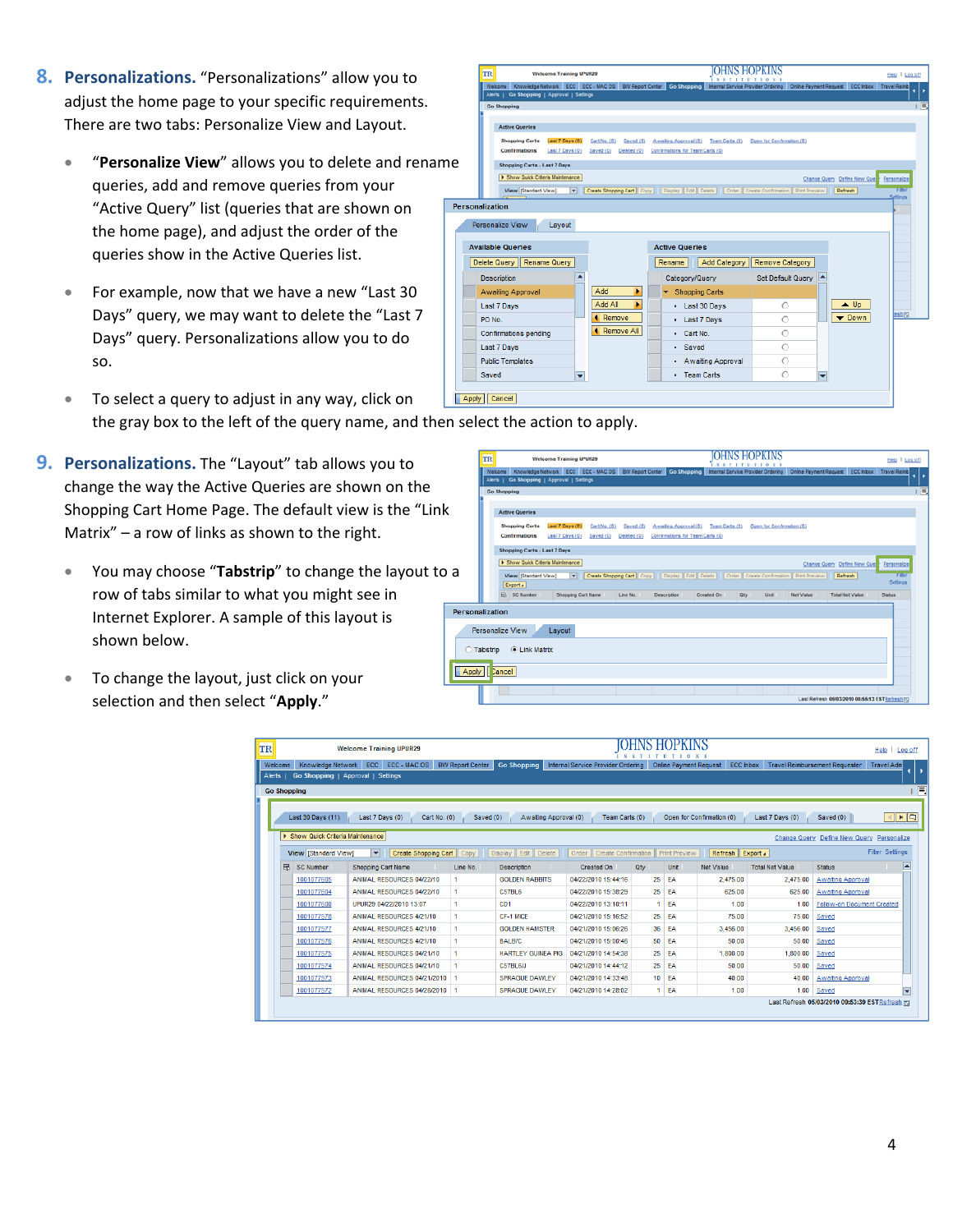**10. Filters.** Use filters to adjust the way the carts are listed on the Shopping Cart Home Page. For example, by default the homepage displays every line in every cart. To adjust the settings so that just the first line of every cart is shown, you can use a "Filter." To do so, follow these steps:

- Click "**Filter,**" located on the right just above the list of carts. You will then see the a 幂 filter icon appear above the list of carts.
- Enter a "1" in the column labeled "Line No." and then press

| TR                                   | <b>Welcome Training UPUR29</b>                      |                         |                                  |                                              | OHNS HO<br>INST           |                        |                  |                                       |                                           | Help   Log |
|--------------------------------------|-----------------------------------------------------|-------------------------|----------------------------------|----------------------------------------------|---------------------------|------------------------|------------------|---------------------------------------|-------------------------------------------|------------|
| Welcome                              | Knowledge Network ECC ECC - MAC OS                  | <b>BW Report Center</b> | <b>Go Shopping</b>               | Internal Service Provider Ordering           |                           | Online Payment Request | <b>ECC Inbox</b> | <b>Travel Reimbursement Requester</b> | <b>Travel Administrative</b>              |            |
| Alerts I                             | Go Shopping   Approval   Settings                   |                         |                                  |                                              |                           |                        |                  |                                       |                                           |            |
| <b>Go Shopping</b>                   |                                                     |                         |                                  |                                              |                           |                        |                  |                                       |                                           |            |
|                                      |                                                     |                         |                                  |                                              |                           |                        |                  |                                       |                                           |            |
| <b>Active Queries</b>                |                                                     |                         |                                  |                                              |                           |                        |                  |                                       |                                           |            |
|                                      |                                                     |                         |                                  |                                              |                           |                        |                  |                                       |                                           |            |
| <b>Shopping Carts</b>                | Last 30 Days (15)<br>Cart No. (0)                   | Saved (0)               | Awaiting Approval (0)            | Team Carts (0)                               | Open for Confirmation (0) |                        |                  |                                       |                                           |            |
| <b>Confirmations</b>                 | Last 7 Days (0)<br>Saved (0)<br>Deleted (0)         |                         | Confirmations for Team Carts (0) |                                              |                           |                        |                  |                                       |                                           |            |
| <b>Shopping Carts - Last 30 Days</b> |                                                     |                         |                                  |                                              |                           |                        |                  |                                       |                                           |            |
| Show Quick Criteria Maintenance      |                                                     |                         |                                  |                                              |                           |                        |                  |                                       |                                           |            |
|                                      |                                                     |                         |                                  |                                              |                           |                        |                  |                                       | Change Query Define New Query Personalize |            |
| <b>View [Standard View]</b>          | $\blacktriangledown$<br>Create Shopping Cart   Copy |                         | Display Edit Delete              | Create Confirmation   Print Preview<br>Order |                           |                        | Refresh Export 4 |                                       | Filter lettings                           |            |
| <b>R</b> SC Number                   | <b>Shopping Cart Name</b>                           | Line No.                | <b>Description</b>               | Created On                                   | Qty                       | Unit                   | <b>Net Value</b> | <b>Total Net Value</b>                | <b>Status</b>                             | ∣▲         |
| 1001077605                           | ANIMAL RESOURCES 04/22/10                           | $\blacksquare$          | <b>GOLDEN RABBITS</b>            | 04/22/2010 15:44:16                          | 25                        | EA                     | 2.475.00         | 4.974.90                              | <b>Awaiting Approval</b>                  |            |
| 1001077605                           | ANIMAL RESOURCES 04/22/10                           | $\overline{2}$          | <b>BROWN RABBITS</b>             | 05/03/2010 10:31:36                          | 10 <sup>1</sup>           | EA                     | 249.90           | 4,974.90                              | <b>Awaiting Approval</b>                  |            |
| 1001077605                           | ANIMAL RESOURCES 04/22/10                           | 3                       | <b>BLACK RABBITS</b>             | 05/03/2010 10:31:36                          |                           | 50 EA                  | 2.250.00         | 4.974.90                              | <b>Awaiting Approval</b>                  |            |
| 1001077604                           | ANIMAL RESOURCES 04/22/10                           | 1                       | <b>C57BL6</b>                    | 04/22/2010 15:38:29                          |                           | 25 FA                  | 625.00           | 625.00                                | Awaiting Approval                         |            |
| 1001077600                           | UPUR29 04/22/2010 13:07                             | $\mathbf{1}$            | CD <sub>1</sub>                  | 04/22/2010 13:10:11                          | $\blacktriangleleft$      | EA                     | 1.00             | 1.00                                  | <b>Follow-on Document Created</b>         |            |
|                                      | ANIMAL RESOURCES 4/21/10                            | $\mathbf{1}$            | CF-1 MICE                        |                                              | 25                        | EA                     | 75.00            | 280.00                                | <b>Awaiting Approval</b>                  |            |
| 1001077578                           |                                                     |                         |                                  | 04/21/2010 15:16:52                          |                           |                        |                  |                                       |                                           |            |
| 1001077578                           | ANIMAL RESOURCES 4/21/10                            | $\overline{2}$          | CF-2 MICE                        | 05/03/2010 10:23:26                          |                           | 50 EA                  | 125.00           | 280.00                                | <b>Awaiting Approval</b>                  |            |
| 1001077578                           | ANIMAL RESOURCES 4/21/10                            | $\mathbf{3}$            | CF-3 MICF                        | 05/03/2010 10:23:27                          |                           | 20 FA                  | 80.00            | 280.00                                | Awaiting Approval                         |            |
| 1001077577                           | ANIMAL RESOURCES 4/21/10                            | $\mathbf{1}$            | <b>GOLDEN HAMSTER</b>            | 04/21/2010 15:06:26                          | 36                        | EA                     | 3,456.00         | 3.456.00                              | Saved                                     |            |
| 1001077576                           | ANIMAL RESOURCES 4/21/10                            | $\blacksquare$          | <b>BALB/C</b>                    | 04/21/2010 15:00:46                          |                           | 50 EA                  | 50.00            | 50.00                                 | Saved                                     | ≂          |

|   | <b>Shopping Carts - Last 30 Days</b> |                                                  |                        |                       |                                     |                         |      |                |                        |                                                |               |
|---|--------------------------------------|--------------------------------------------------|------------------------|-----------------------|-------------------------------------|-------------------------|------|----------------|------------------------|------------------------------------------------|---------------|
|   | > Show Quick Criteria Maintenance    |                                                  |                        |                       |                                     |                         |      |                |                        | Change Query Define New Query Personalize      |               |
|   | View [Standard View]                 | Create Shopping Cart<br>$\overline{\phantom{0}}$ | Copy<br><b>Display</b> | Edit   Delete         | <b>Create Confirmation</b><br>Order | <b>Il Print Preview</b> |      | Refresh Export |                        | Delete Filter Settings                         |               |
| 昆 | <b>SC Number</b>                     | <b>Shopping Cart Name</b>                        | Line No.               | <b>Description</b>    | <b>Created On</b>                   | Qty                     | Unit | Net Value      | <b>Total Net Value</b> | <b>Status</b>                                  | E             |
| ∇ |                                      |                                                  | b000000001             |                       |                                     |                         |      |                |                        |                                                |               |
|   | 1001077605                           | ANIMAL RESOURCES 04/22/10                        |                        | <b>GOLDEN RABBITS</b> | 04/22/2010 15:44:16                 | 25                      | EA   | 2,475.00       | 4,974.90               | <b>Awaiting Approval</b>                       |               |
|   | 1001077604                           | ANIMAL RESOURCES 04/22/10                        |                        | C57BL6                | 04/22/2010 15:38:29                 | 25                      | EA   | 625.00         | 625.00                 | <b>Awaiting Approval</b>                       |               |
|   | 1001077600                           | UPUR29 04/22/2010 13:07                          |                        | CD1                   | 04/22/2010 13:10:11                 |                         | EA   | 1.00           | 1.00                   | <b>Follow-on Document Created</b>              |               |
|   | 1001077578                           | ANIMAL RESOURCES 4/21/10                         |                        | CF-1 MICF             | 04/21/2010 15:16:52                 | 25                      | EA   | 75.00          | 280.00                 | Awaiting Approval                              |               |
|   | 1001077577                           | ANIMAL RESOURCES 4/21/10                         |                        | <b>GOLDEN HAMSTER</b> | 04/21/2010 15:06:26                 | 36                      | EA   | 3,456.00       | 3,456.00               | Saved                                          |               |
|   | 1001077576                           | ANIMAL RESOURCES 4/21/10                         |                        | <b>BALB/C</b>         | 04/21/2010 15:00:46                 | 50                      | EA   | 50.00          | 50.00                  | Saved                                          |               |
|   | 1001077575                           | ANIMAL RESOURCES 04/21/10                        |                        | HARTLEY GUINEA PIG    | 04/21/2010 14:54:38                 | 25                      | EA   | 1,800.00       | 1,800.00               | Saved                                          |               |
|   | 1001077574                           | ANIMAL RESOURCES 04/21/10                        |                        | C57BL6/J              | 04/21/2010 14:44:12                 | 25                      | EA   | 50.00          | 50.00                  | Saved                                          |               |
|   | 1001077573                           | ANIMAL RESOURCES 04/21/2010                      |                        | <b>SPRAGUE DAWLEY</b> | 04/21/2010 14:33:48                 | 10                      | EA   | 40.00          | 40.00                  | <b>Awaiting Approval</b>                       |               |
|   | 1001077572                           | ANIMAL RESOURCES 04/28/2010                      |                        | <b>SPRAGUE DAWLEY</b> | 04/21/2010 14:28:02                 |                         | EA   | 1.00           | 1.00                   | Saved                                          | $\overline{}$ |
|   |                                      |                                                  |                        |                       |                                     |                         |      |                |                        | Last Refresh 05/03/2010 10:33:56 EST Refresh 同 |               |

the Enter key. This will filter out any line item that does not have a Line Number equal to "1." This means that every cart will be included in your list, but only the first line item of each cart (or "Line Number 1") will be displayed.

- You may follow this approach for any of the other columns on this page. For example, you may wish to display only those carts with a value over \$500. To do so, you would enter ">500" in the column "Total Net Value."
- To remove a filter and return to the default display, click "**Delete Filter**" (which replaces "Filter" when a filter is active).